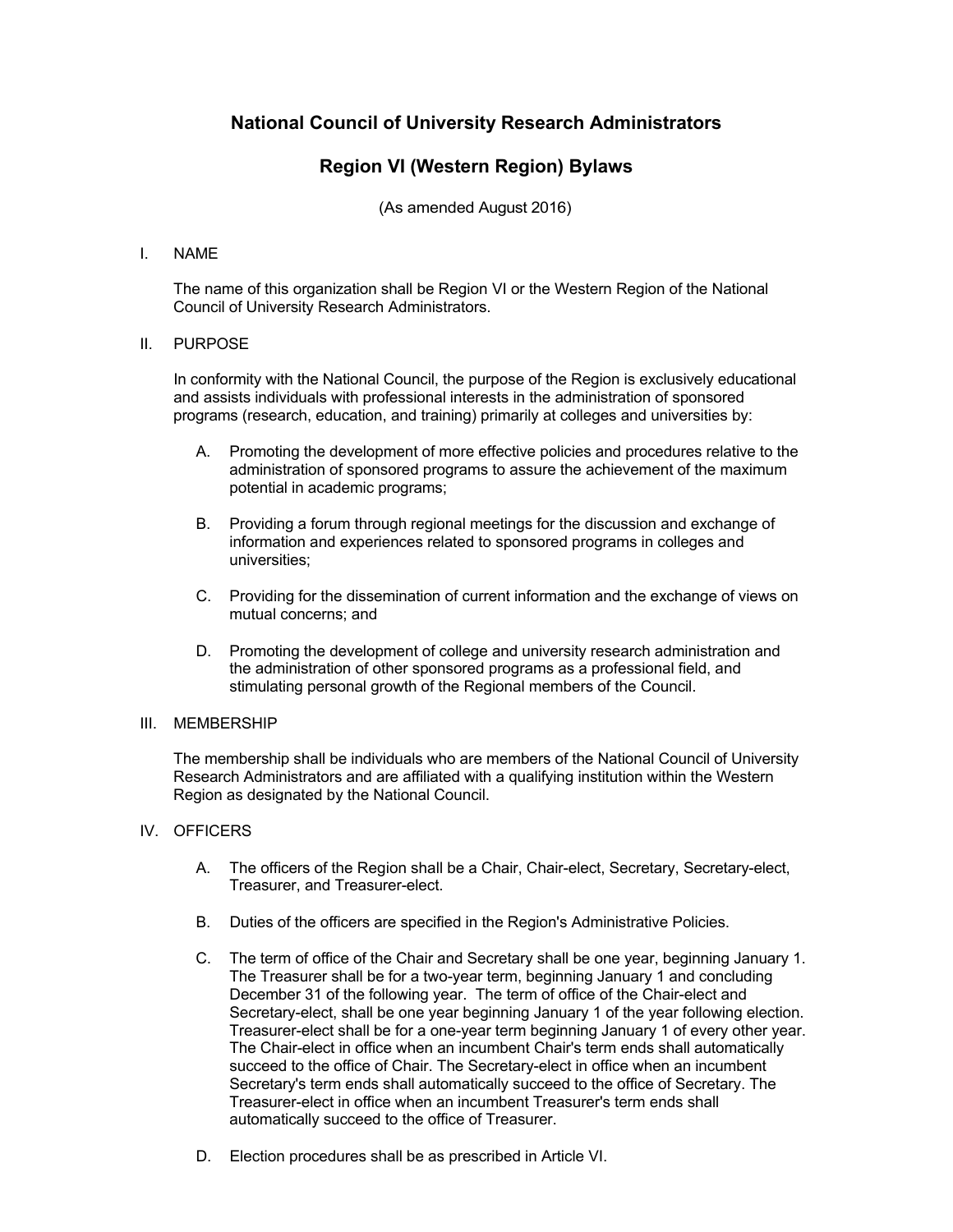- E. All Officers and Incoming Regional Advisory Committee members will take office on January 1 of each year.
- F. If the office of Chair becomes vacant between elections due to death, resignation, or loss of member status, the Chair-elect will automatically succeed to the office of Chair. If the office of Secretary becomes vacant, the Secretary-elect will automatically succeed to the office of Secretary. If the office of Treasurer becomes vacant, the Treasurer-elect shall automatically succeed to the office of Treasurer.
- G. If the office of Chair-elect, Secretary-elect, or Treasurer-elect becomes vacant between elections due to death, resignation, or loss of member status, a special election by the Region membership to fill the unexpired term shall be implemented promptly by the Secretary. If the election process is unavoidably delayed, the Chair may appoint a qualified member to serve in the interim until the election is completed.

# V. COMMITTEES

- A. Regional Advisory Committee The Regional Advisory Committee shall advise the Chair on regional business, develop strategies for regional activities, evaluate regional issues, and serve as a general sounding board for the Chair and the membership.
- B. Other Regional Committees
	- 1. The Advisory committee may create committees and appoint members, as appropriate and in good standing, on an as-needed basis to assist and-or perform tasks to facilitate regional business and activities.
	- 2. The Chair may appoint members of the Region in good standing to ad hoc committees as needed from time-to-time to serve regional functions.
- C. National Committees
	- 1. The Region will elect one member to the Board of Directors of the National Council in accordance with Article VI of the Bylaws and in accordance with the Administrative Policies. Board members serve two year terms beginning on January 1 of odd-numbered years. If an elected Board member is unable to complete the full term of office and the remainder of the term is less than one year, the Chair may appoint a member to fill the vacancy for the remainder of the term, otherwise a special election of the membership shall be held for the seat.

# VI. ELECTIONS

- A. Election of the Chair-elect, the Secretary-elect, and the Treasurer-elect and one Regional Advisory Committee member shall occur every year. Election of a regional member to the National Board of Directors shall occur in even numbered years, with the successful candidates serving a two-year term effective January 1 of the following odd-numbered year. An individual many not serve concurrently as an elected National Officer or Board Member and as a Regional Officer.
- B. Upon verification of each candidate's willingness to serve, the Nominating Committee shall certify to the Secretary a slate of two candidates for each office or Board seat.
- C. On or before September 1 in the year of election, the Secretary shall forward, via the National Office, an electronic ballot of two candidates for each open position to each